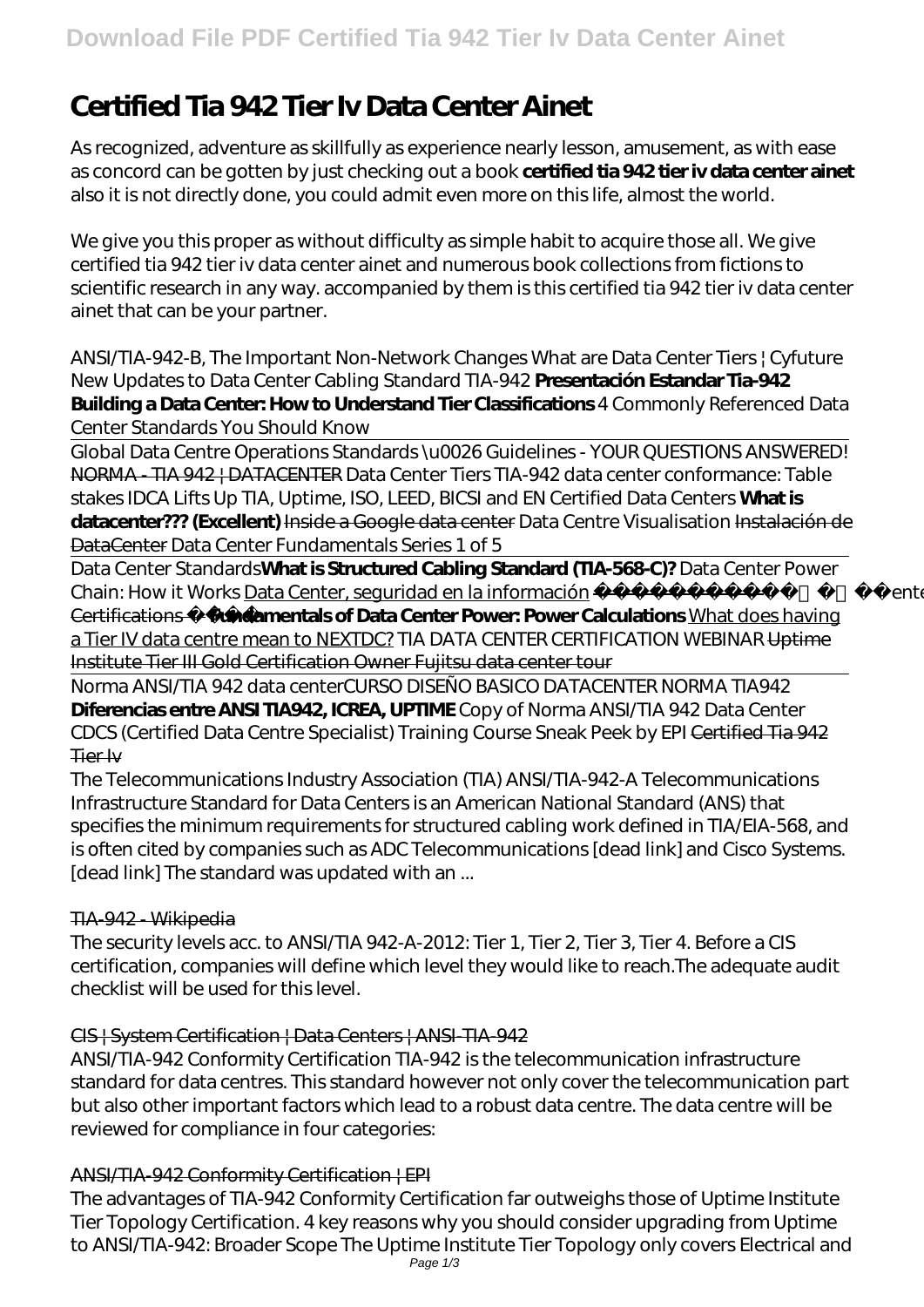Mechanical systems, whereas the TIA-942 covers the full data centre ...

## Uptime Tier to ANSI/TIA-942 Upgrade - Certification |Training

Certification |Training TIA-942 Tier IV Highest level data certification designated by the Telecommunications Industry Association (TIA) and sanctioned by the American National Standards Institute (ANSI). The hallmark of a TIA-942 Tier IV data center is a design/implementation that offers not just concurrent maintainability, but also fault tolerance – the

## Certified Tia 942 Tier Iv Data Center Ainet ...

The generic definitions of the four levels in the rating system of ANSI/TIA-942-A-2012 are the following: Tier 1: " Basis" Tier 2: " Redundant components" Tier 3: " Concurrent maintainability" Tier 4: " Fault tolerance" >> The certification procedure in detail . Value created by a "data center certification" provided by CIS

## CIS | System Certification | Data-Centers | Certification

Often best practices from organizations such as ANSI / TIA-942, BICSI 002, Uptime's Tiers, ISO-24762, ISO-20000, ISO-27001, European Code of Conduct, BS, ASHRAE, LEED etc. are to be taken as the basis for comprehensive data center audits.

## Data Center Audit Data Center Tier Certification TIA 942 ...

Below is the table of some comparisons between Uptime and TIA-942-B Standards. This list will be much longer than stated in the table. No Description Uptime Tier Topology TIA-942-B 1 Classification Tier-I Basic Capacity, Tier-II Redundant Components, Tier-III Concurrent Maintainable, Tier-IV Fault Tolerant Rated 1 Basic

## UPTIME VS TIA-942-B - Datwyler

Two issues here... There are two " standards" that utilize the term " Tier" as their rating system. Uptime Institute use Tier I – Tier IV (roman numeral) while TIA-942 utilizes Tier 1 – Tier 4 (Arabic numbers). There are no certifying bodies for TIA-942. Several companies may claim to do " TIA-942 certification" but this is meaningless.

## Explain: Tier 1 / Tier 2 / Tier 3 / Tier 4 Data Center ...

4-Pair Category 6 UT P and ScTP cabling (Cat 6\* recommended) \*NOTE: Augmented Category 6 was not a released standard at the time that TIA-942 was ratified. It is expected that future revisions of TIA-942 will specify Augmented Category 6 as the preferred UT P cable for data centers. TIA-942 recommends the use of laser-optimized 50um

## TIA-942 Data Center Standards Overview - 102264AE

Similarly business objectives should drive decisions to build a Tier I, Tier III, or Tier IV Certified Constructed Facility. ... TIA-942 is a guideline for Uptime Institute Tiers. False. In 2014 Uptime Institute and the Telecommunications Industry Association (TIA) agreed on a clear separation between their respective benchmarking systems to ...

## Myths and Misconceptions Regarding the Uptime Institute's...

Tier 2: 1,361.304 minutes/ 22.688 hours allowed, or 94.741% uptime. Tier 3: 94.608 minutes/1.5768 hours allowed, or 99.982% uptime. Tier 4: 26.28 minutes/ 0.438 hours allowed, or 99.995% uptime. UI and TIA-942 have made a meaningful contribution to the efficiency and performance standards of the Data Center industry.